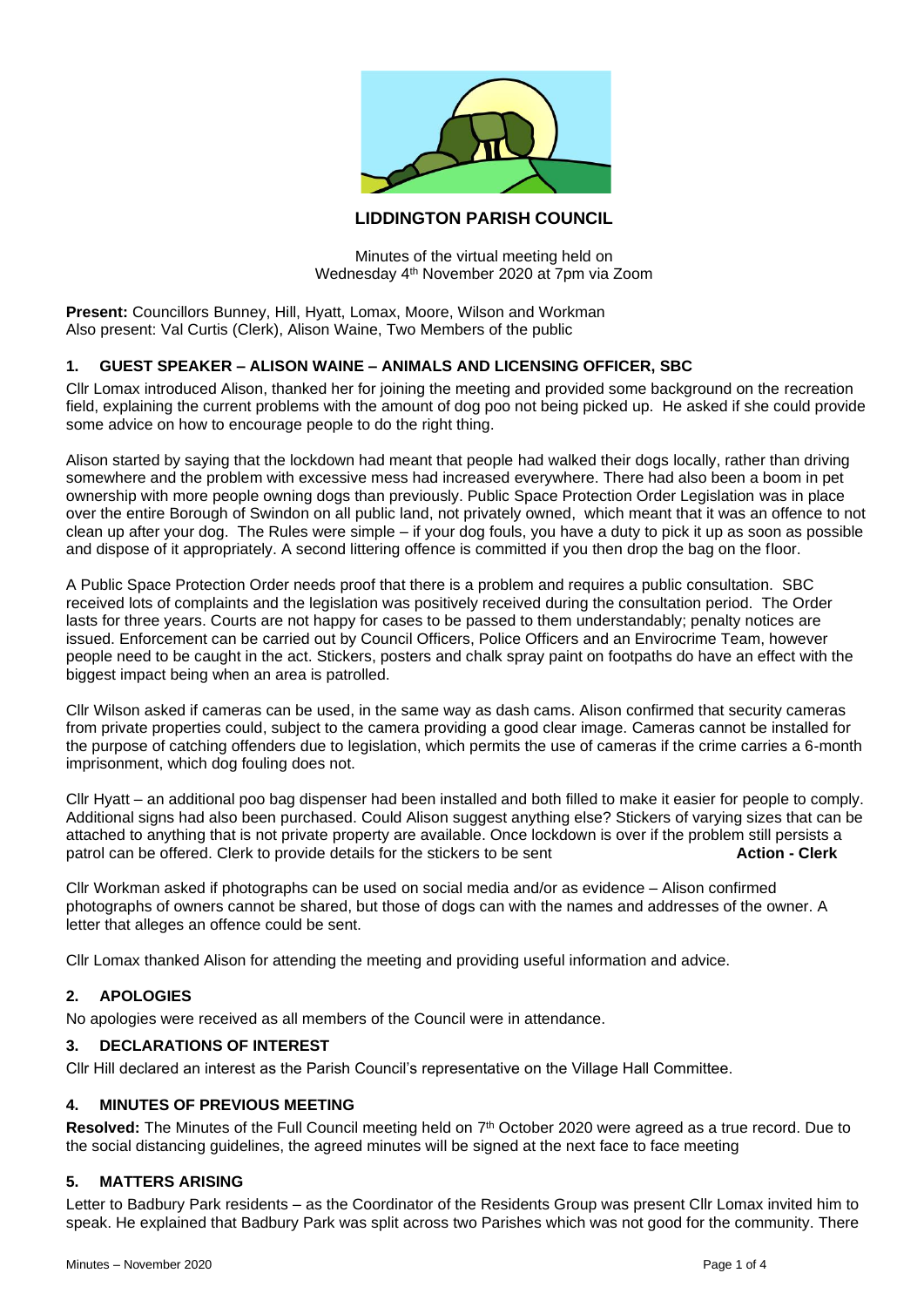was a Management Company in place for the maintenance of the green opens spaces. However, approximately £120,000 was being paid to Central Swindon South Parish Council but no services were being provided or needed. A promise had been made by the Leader of Swindon Borough Council that once 800 houses were occupied, a Community Governance Review would be held with the aim of Badbury Park having it's own Parish Council. The required number of occupations had been achieved, but the request had been refused. A significant amount of support had been received from the Residents to pursue becoming an independent Parish.

Cllr Lomax asked for all Councillors to give him their views to enable a formal response to be agreed at the December meeting.

Sight Line from The Street – The sign from the Village Inn had been moved to a better position to allow a clear view of the traffic coming up Purley Road. A second sign had been left on the other side of the road, which blocked the view of cars coming from down the road. The Village Inn to be written to and told that just one sign was sufficient and to ensure that the sight line was not obstructed. **Action – Clerk**

Hedges/roadside along B4192 between Commonhead and the Village sign – actioned.

Tree on Spinney Close Green – SSEN had removed the branches closest to the power lines on Monday  $2^{nd}$ November. Grass cutting contractor had been asked to obtain a quote for a crown reduction from a tree surgeon.

Additional Litter bin – A complaint had been received too late to be added to the agenda – deferred to the December Meeting.

20mph speed limit zones – Responses had been sent to Stratton St Margaret Parish Council and Stanton Fitzwarren Parish Council. Stanton Fitzwarren PC had prepared a press release for the Swindon Advertiser and requested if Liddington PC could be named which had been agreed too by Cllr Lomax.

Community Speedwatch – Suspended due to Lockdown 2.

Closed Churchyard – Cllr Lomax had spoken to the Vicar, a former Parish Councillor and Cllr Wilson – The bank appeared to be the responsibility of SBC Highways Authority. A request to be made for a Highways Officer to meet on site to discuss Church Road and part of the B4192 and provide a definitive reply. Confirmation is needed regarding the payment made to the PCC from SBC due to the responsibility of the closed churchyard by statute and what the payment should cover. **Action - Clerk** and **Action - Clerk** and **Action - Clerk** 

# *6.* **PUBLIC SESSION**

One Member of the Public thanked the Parish Council for the suggestion of moving the defibrillator to an alternative suitable location. He confirmed his offer of financial support as previously spoken about still stood.

# **7. PLANNING MATTERS**

# **(a) To consider any planning applications:**

The Meeting noted that no planning applications had been received

# **(b) The Meeting noted that the following decisions had been received:**

S/HOU/20/0971 **-** 18 The Green, Liddington SN4 0HG - Erection of a double garage to side- Granted

S/HOU/20/0972 - 47 The Street, Liddington SN4 0HD - Erection of a first-floor extension, single storey rear extension, two storey front extensions and pitched roof to double garage – Granted

Cllr Moore commented and the Meeting noted that the conditions that had been requested in the response to the consultation had been included.

# **8. WARD COUNCILLOR REPORT**

No Ward Councillor's report was given as Cllr Sumner was unable to attend the meeting.

#### **9. FINANCE**

**Resolved:** Cllr Wilson proposed approval of the standing order, recurring payment and to ratify the payment made between meetings. Cllr Bunney seconded the proposal and was unanimously agreed.

- (a) **To approve payment of the following invoices**:
- **(b) To approve payment of the following Standing Orders:**
	- Adams & Watt Annual grass cutting contract November instalment £518.57
- **(c) To approve the following Direct Debits:**
- **(d) To approve payment of the following recurring payment**
	- Unlimited webhosting (18/11/2020 17/12/2020) £4.19
- (e) **To ratify payments made between meetings**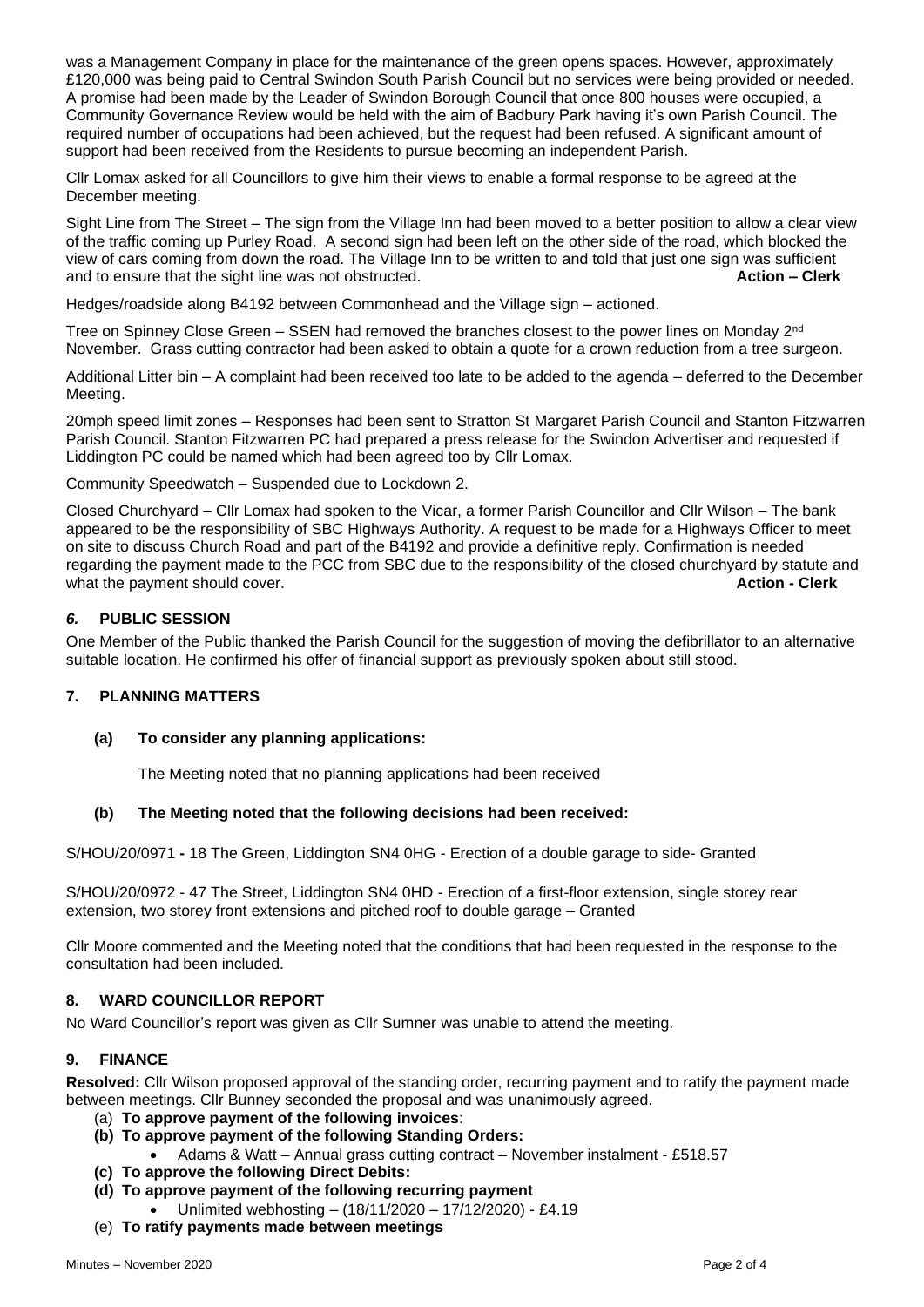- Zoom Standard pro monthly (November) £14.39
- **(f) To receive the monthly accounts reconciliation** Cllr Lomax reminded Members of future expenses still to be paid in financial year 2020/21.

# **10. VILLAGE MATTERS**

- a) To consider the list of additional works provided by the Contractor during the annual review walkaround. **Resolved:** 
	- 1. Crown lift of 10 trees in playing field APPROVED
	- 2. Remove broken stile APPROVED
	- 3. New gate at entrance to Footpath 21 **NOT** APPROVED complete removal requested, quote to be provided **Action - Clerk**
	- 4. Reinforcing plate to stile from Warren's Field APPROVED
	- 5. Gate to rear of the Parsonage **– NOT** APPROVED To be discussed further
	- 6. Gate at Purley Road steps APPROVED
	- 7. New latch (completed) APPROVED
	- 8. Sorbus tree in Spinney Close awaiting the quote from the tree surgeon
	- 9. Stakes in Church Road triangle **NOT** APPROVED The Meeting felt that sarsen stones would be a preferable option. Cllr Workman offered to assist with collection **Action – Cllrs Lomax/Workman**
	- 10. Crown lift of Birch Tree in Jubilee Gardens APPROVED

**Action – Clerk**

The resident that had been maintaining the horse trough on The Street was not able to continue. A request for volunteer(s) to be included in the Lyden Magazine. **Action - Clerk**

- **b)** To review and approve the quote provided for Grounds Maintenance Services in 2021/22 **Resolved:** Cllr Moore proposed to approve the quote for Grounds Maintenance Services 2021/22**.** Cllr Hyatt seconded the proposal and was unanimously agreed**. Action - Clerk**
- c) To consider a request from Plastic Free Swindon to display posters in areas where litter is a problem. Litter had been identified on the grass verges and was assumed to be from cars travelling through. **Resolved:** Commuting traffic will not see the signs; the Meeting refused the request to display the posters.

# **11. DEFIBRILLATOR**

a) To receive an update on any progress made from the joint meeting with representatives from the Parish Council and the Village Hall Committee.

Cllr Hill confirmed that the meeting previously arranged had been temporarily suspended. The Village Hall Committee would be meeting on 30 November 2020 to come to a decision. Cllr Lomax asked for a written response to be provided. **Action – Cllr Hill**

b) Second Defibrillator - To consider the quote received for the connection of a power supply to the disused telephone box.

The Meeting agreed that the quote was expensive, although less than the previous one received from SSE Networks. Cllr Bunney to investigate the possibility of doing the work with Cllr Wilson and a certified electrician to complete the final sign off. A suggestion was made to look at siting the unit at The Village Inn. A question was asked about solar power being used. The Clerk confirmed that in initial discussions with Community Heartbeat Trust, they were of the opinion that the solar power generated was insufficient during extreme weather conditions and did not support it. The Clerk to ask if the technology had improved. **Action - Clerk**

# **12. LORD JOEL JOFFE MEMORIAL**

Renaming of the footpath – Cllr Workman confirmed that the owner of The Manor liked the idea, was happy with the concept and supported it. He would like to discuss the positioning of the sign as if it did encourage additional, unwanted attention he would like the right to relocate it. Cllrs Workman and Wilson to meet with him, Cllr Lomax to provide a photograph of what is a standard footpath sign. **Action - Cllrs Lomax/Workman/Wilson**

A proposal for the design of the plaque to be displayed in the Village Hall had been received. Cllr Lomax to formally ask Cllr Hill to request the opinion of the Village Hall Committee. **Action – Cllrs Lomax/Hill**

# **13. BADBURY PARK**

To consider providing a response to the email received from Coate at Badbury Park Residents Working Group Coordinator. – Dealt with earlier in the Meeting. A formal response to be agreed at the December meeting.

# **14. COUNCILLORS' REPORTS**

Allotments – Cllr Moore confirmed that the process was moving, albeit slowly. The report had been prepared by the Land Agent and submitted to the Diocese Finance Committee with a recommendation for approval. An issue still to be resolved over the VAT payable on the Diocese legal expenses was ongoing.